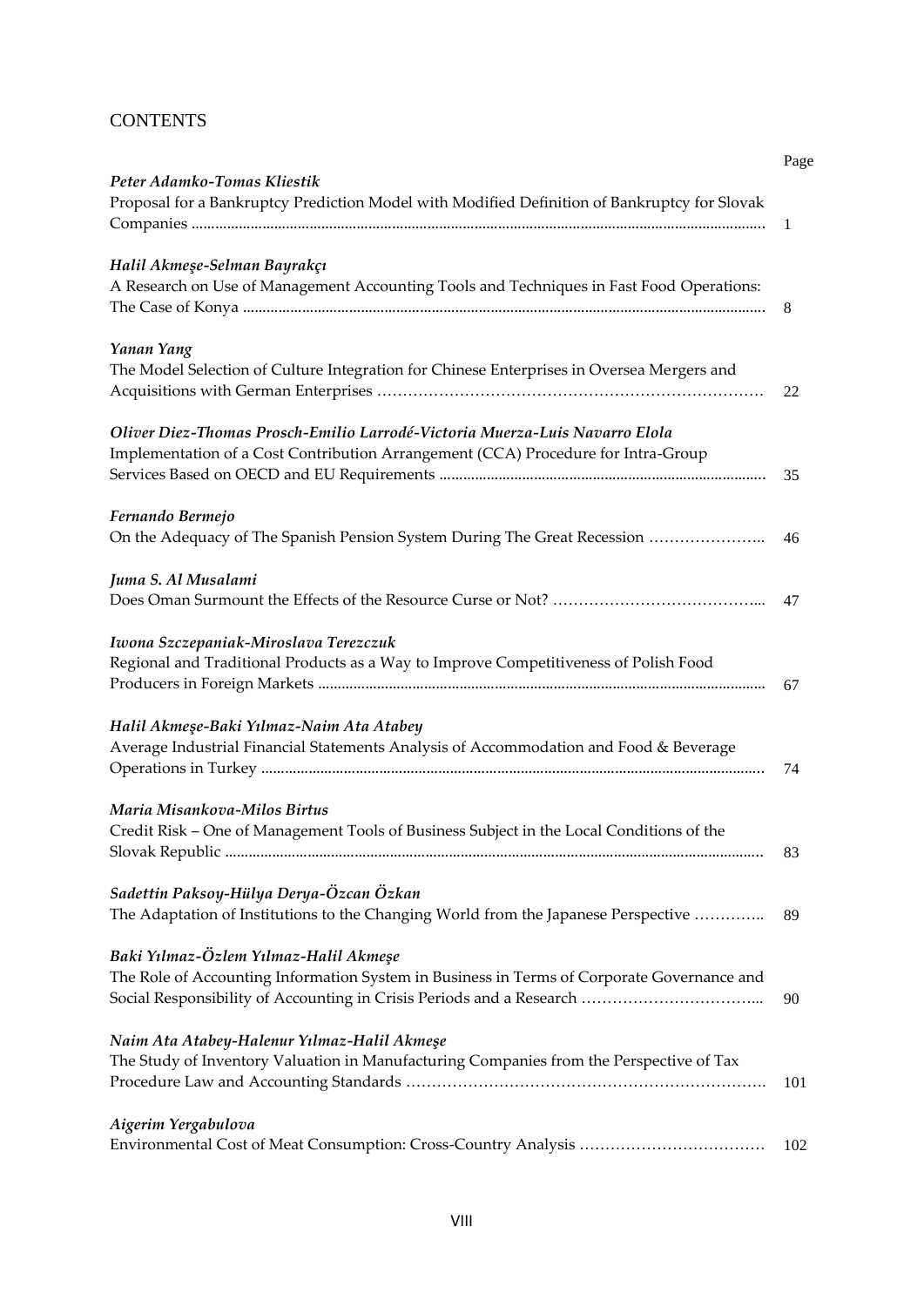| Albana Demi (Mosho)                                                                                                                                                       | 103 |
|---------------------------------------------------------------------------------------------------------------------------------------------------------------------------|-----|
| Hacı Bayram Işık-Onur Bilgin<br>The Effects of Agricultural Support Policies on Agricultural Production: The Case of Turkey                                               | 111 |
| Camille Paldi<br>A Case-Study of Kuwait Finance House: Issues and Concerns in the Financial Reporting of                                                                  | 120 |
| Dilek Çetin-Mine Kalay-Seda Ekmen                                                                                                                                         | 121 |
| <b>Emmanuel Innocents Edoun</b><br>Information and Communication Technology (ICT) as a SocialDevelopment Strategy                                                         | 122 |
| Yelzhas Kadyr<br>Do Differentiated Wages Improve Polyclinics Performance in Kazakhstan?                                                                                   | 130 |
| Mehmet Dikkaya-M. Gökhan Özdemir<br>Turkish-Armenian Relations in Post-Soviet Era: A Political Economy Perspective                                                        | 131 |
| Rachid Kacemi-Stephane Monney Mouandjo-B. Sabri<br>Financial Diplomacy: New Dimensions and Prospects in International Relations                                           | 132 |
| Burcu Yiğit-Nazlı Yüceol                                                                                                                                                  | 133 |
| Hasse Ekstedt                                                                                                                                                             | 140 |
| Patrycja Chodnicka Jaworska-Piotr Jaworski<br>Countries' Credit Ratings and Exchange Rates - The Impact of Economic Development                                           | 141 |
| Chintan A. Joshi<br>An Empirical Study on Entrepreneurial Perception Among Students in Oman                                                                               | 142 |
| Fadzli Adam-Firdaus Khairi Abdul Kadir<br>Learning the Doctrine of Shi'ite through Its Typology: Malaysian Experience                                                     | 150 |
| Eglantina Farruku<br>Challenges and Opportunities Cooperation of ESDP with NATO, UN and OSCE                                                                              | 151 |
| N. Lydia Obaji<br>The Effects of Dwindling Participation on the Sustainability of New Yam Festival on Cultural                                                            | 157 |
| Halil İbrahim Çiçekdağı-Yıldız Tosun-Zekeriya Vural-Fethi Çoruk-Münevver Çiçekdağı<br>Effect of Information Technology Use on the Quality of Work Life and Organisational | 158 |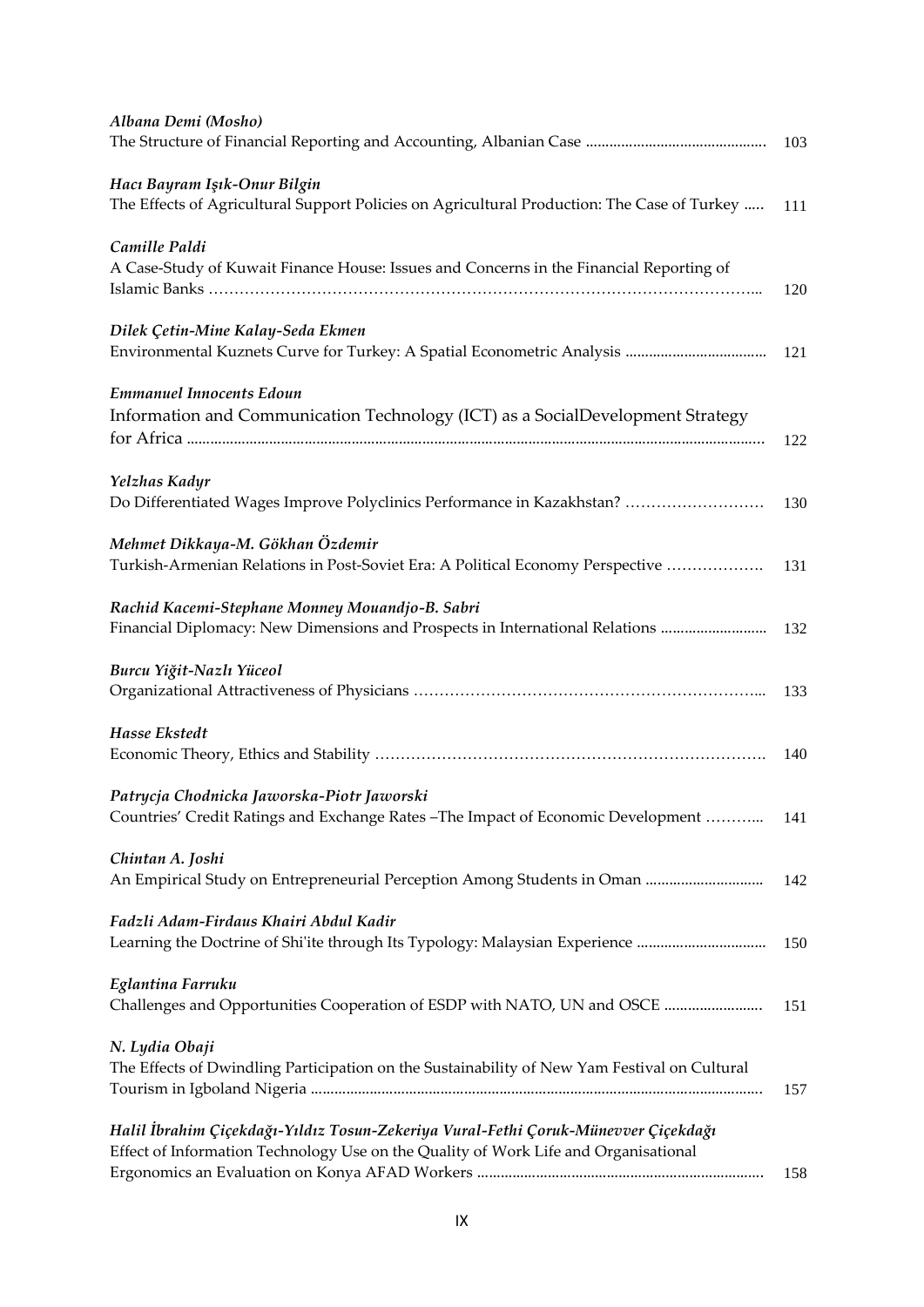| Ksenija Vuković-Tamara Šmaguc-Predrag Vuković                                          |     |
|----------------------------------------------------------------------------------------|-----|
| The Methodological Choices in Entrepreneurship Research: Comparison of Mathematics and |     |
|                                                                                        | 178 |
| Firdaus Khairi Abdul Kadir-Fadzli Adam-Rahimah Embong                                  |     |
|                                                                                        | 179 |
| Adam Zaremba                                                                           |     |
|                                                                                        |     |
| Malgorzata Juchniewics                                                                 |     |
| Cluster Potential and Innovativeness of Food Industry in European Union Countries      | 187 |
| Nicola Rubino                                                                          |     |
| Oil Volatility Pass Through and Real Exchange Rate Misalignment in Commodity Exporting |     |
|                                                                                        | 199 |
| Dae Seung Choi                                                                         |     |
| An Empirical Study on Relation between Innovation and Employment of Firms              | 200 |
| Aziz Amin-Muhammad AbiSoffain Abdul Halim-Yendo Afgan-Hawa Husna-Shaladdin Musa        |     |
| Impact and Challenges of Developing Community Based Tourism in Malaysia                | 201 |
| Ryoko Wada                                                                             |     |
| Does Happiness Affect Individuals? Priors and Attitudes towards Ambiguity?             | 202 |
| Dimitar Jovevski-Sasho Josimovski-Lidija Pulevskalvanovska-                            |     |
| Snezana Ristevska Jovanovska-Jasmina Jaulevska                                         |     |
| E Learning Based on Cloud Computing: Empirical Research for the Republic of Macedonia  | 203 |
| M. Veysel Kaya-Ahmet Çoban                                                             |     |
| The Adverse Impacts of Global Crisis on Unemployment in Eurozone: Outlook of Spain     | 204 |
| Yunda Bella Paramitha-Jeanne Ellyawati                                                 |     |
| Acceptance of New Product: Consumers' Perception on Extract Fermented Soybean          | 216 |
| Oliver Diez-Thomas Prosch-Emilio Larrodé-Victoria Muerza-Luis Navarro Elola            |     |
| Proposal of a New Approach for the Profit Split Method and Costs Sharing between       |     |
|                                                                                        | 217 |
| Rogatianus Maryatmo-Jeanne Ellyawati                                                   |     |
| Influence of Culture and Life Style on Technology Acceptance and Innovation Diffusion: |     |
|                                                                                        | 218 |
| Luciano Campos                                                                         |     |
| The Commodities Boom and Output Growth in Argentina: It Wasn't Just Good Luck          | 219 |
| Marta Arespa Castello                                                                  |     |
|                                                                                        | 220 |